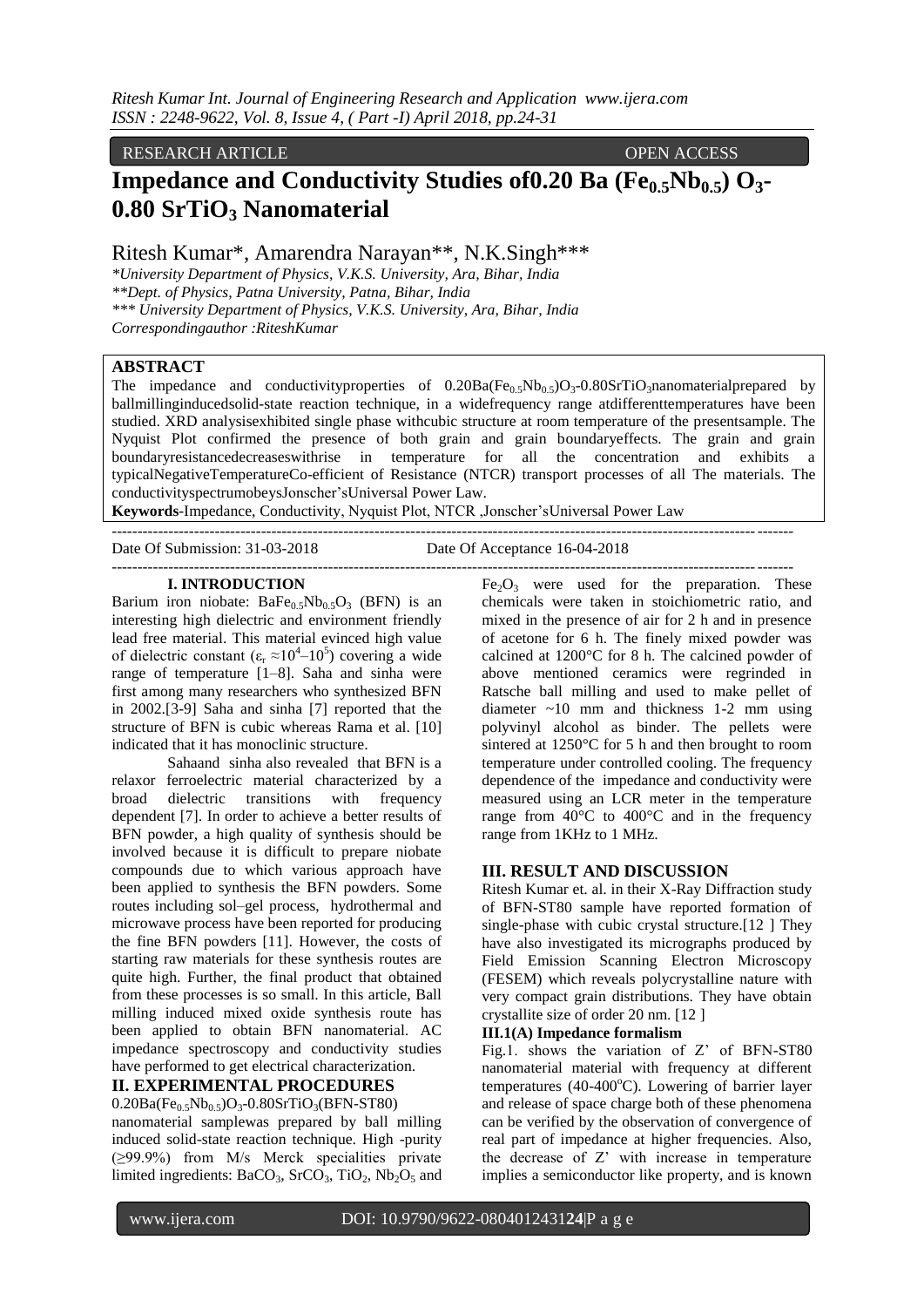as negative temperature coefficient of resistance (NTCR) behavior.

Fig.2. shows the variation in the imaginary  $Z''$  parts of impedance of the BFN-ST80 nanomaterial material as a function of frequency in temperature range of  $40^{\circ}$ C to  $400^{\circ}$ C. As frequency and temperature increase the imaginary part of impedance decreases. Decrease in values of imaginary Z'' with increasing temperature shows an increase in conductivity of the material. The relaxation in BFN-ST80 material is thermally activated which can be analyzed by decrease in Z″ peak as well as its shift towards higher frequency with increase in temperature. All the curves converge at high frequency which implies that in these frequency ranges, a depletion of space charges takes place. [11]

# **III.1(B)Nyquist Plot**

Fig.3 shows the Cole–Cole plot for BFN-ST80 nanomaterial sample at selected temperature in the range between  $40^{\circ}$ C and  $400^{\circ}$ C. ZsimpWin software has been used to analyze electrical circuit model. The values of all parameters are tabulated in Table-1. Implications of the nyquist plots, reveal that ,the straight line graph becomes semi-circular arc with center at real impedance axis with the rise in temperature. This phenomenon is also verified by the decrease in value of  $R_{\rho}$ and  $R_{\rho}$ with increase in the temperature. This particular property of BFN-ST80 nanomaterial sample shows a semi-conductor like behavior in the sense of a negative temperature coefficient of resistance (NTCR) [13].The variation of grain and grain boundaries conductivity with temperature have been shown in the Fig.4 (a) and (b).The different activation energy related to grain and grain boundaries have been calculated from the Nyquist plot by using Arrhenius's equation.

Also, the presence of Maxwell-Wagner effect is thus confirmed by the large difference between grains and grain boundaries [14]. M-W effect implies involvement of various mechanisms for electrical transport in the grain and grain boundary and an electrically heterogeneous microstructure within the system. The reasonable dielectric responses may be due to the distinctness in activation energy of grain and grain boundary which totally depends on grain and grain boundary micro-structures.

# **III.2 Conductive formalism:-**

Fig.5 shows frequency – dependent ac conductivity data at different temperatures in the BFN-ST80 nanomaterial sample. At low temperature, conductivity of present sample increases sharply with increase in frequency. This implies the presence of dispersion in conductivity with respect to

frequency. At higher temperatures all the curves for different frequencies show a tendency to merge down, this shows that the dispersion of AC conductivity has narrowed down.

Conductivity of the present sample increases with increase in frequency at higher temperature. Table-2 indicates that the conductivity of the BFN-ST80 nanomaterial sample increases with increase in temperature. As applicable in various materials, Jump relaxation model (JRM) can account for this conductivity behavior with increase in temperature. DC conductivity is independent of frequency which can be attributed to long range movement of charge carriers [15]. Universal dielectric response (UDR) law can be a possible cause in this case of ac conductivity variation with frequency .[16]

The increase in ac conductivity with increasing temperature may be considered as a charge compensation process occurring due to oxygen vacancies created by the loss of oxygen (usually during sintering) which follows Kröger-Vink equation.[17] The activation energy of BFN-ST80 nanomaterial sample has found to 0.27 eV. Long range hopping of oxygen ion between neighboring sites can be a possible cause of this type of relaxation [18].

The temperature dependence of  $\sigma_{ac}(T)$ , at different frequencies for the BFN-ST80 nanomaterial was measured in the temperature range of  $40-400$  °C. The results obtained are shown in Fig.6 in which ln  $(\sigma_{ac})$  is plotted as a function of (1000/T). It is clear from the Fig. that  $\sigma_{ac}(T)$  for the BFN-ST80 nanomaterial sample shows a frequency and temperature dependence over the whole range of frequencies from 1 KHz to 1 MHz. Fig.7, describes the frequency variation of activation energy for different temperature regions.

Table-3 shows that in High temperature region, the activation energy lies in the range of 2.85 to 0.57 eV, whereas in Low temperature region, the activation energy lies in the range of 0.64 to 0.23 eV. Activation energy for both slopes decreases with increase in frequency, This fall in Activation energies with the increase in frequency exhibits that at lower frequency the long range hopping involves to overcome the high barrier width while the lower activation energy at high frequency involves the short range or localized hopping.Fig.8 and 9 shows the activation energy calculated from linear fit of frequency dependent conductivity  $(ln \sigma)$  variation with reciprocal temperature (1000/T) for BFN-ST80 nanoceramic.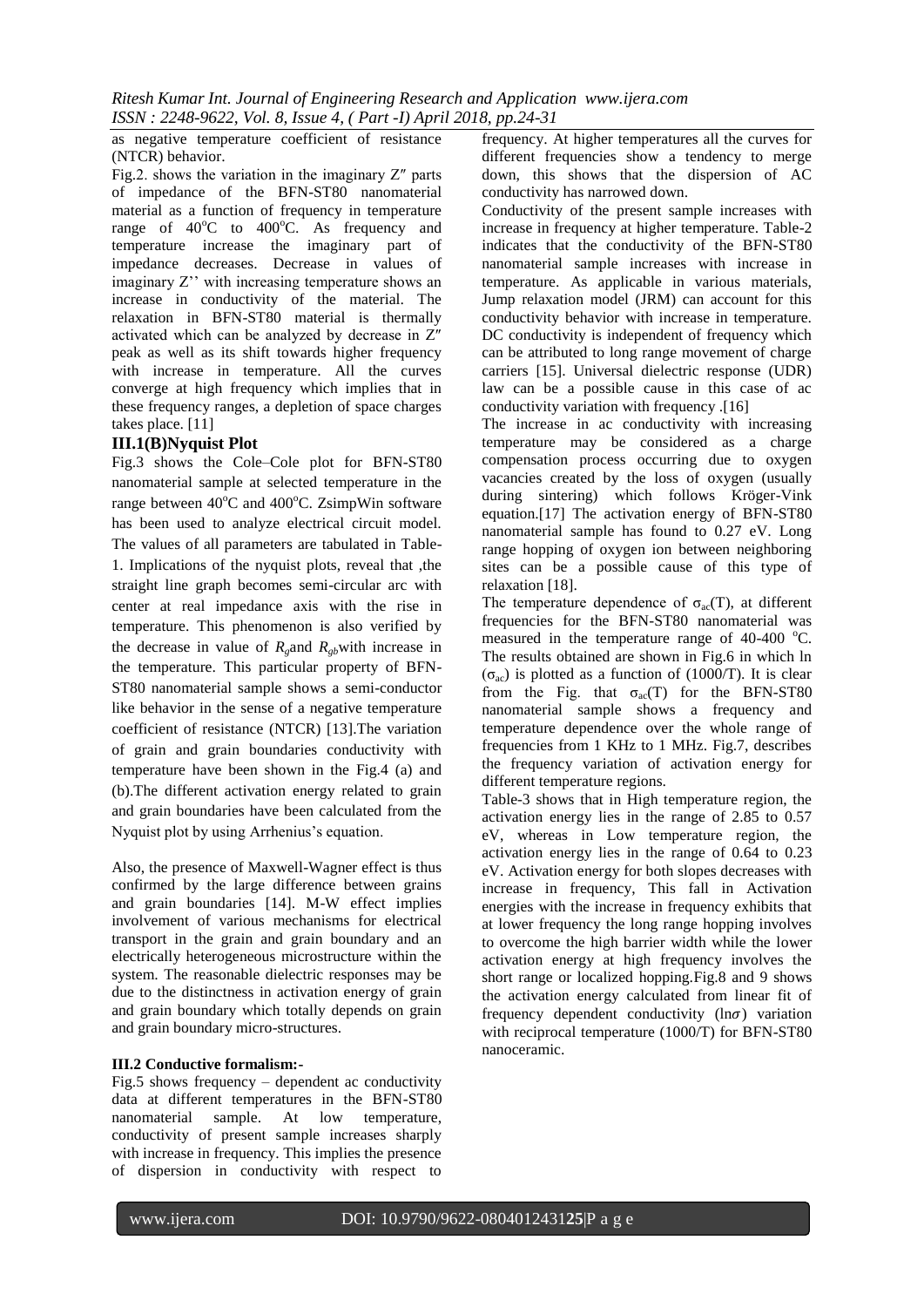*Ritesh Kumar Int. Journal of Engineering Research and Application www.ijera.com ISSN : 2248-9622, Vol. 8, Issue 4, ( Part -I) April 2018, pp.24-31*



Figurel.Shows Variation Of Real Part Of Impedance (Z') With Frequency For Different Temperature Ranges In BFN-ST80 Nanoceramic.



**Figure 2.**shows variation of imaginary part of impedance (Z") with frequency for different temperature ranges in BFN-ST80 nanomaterial.



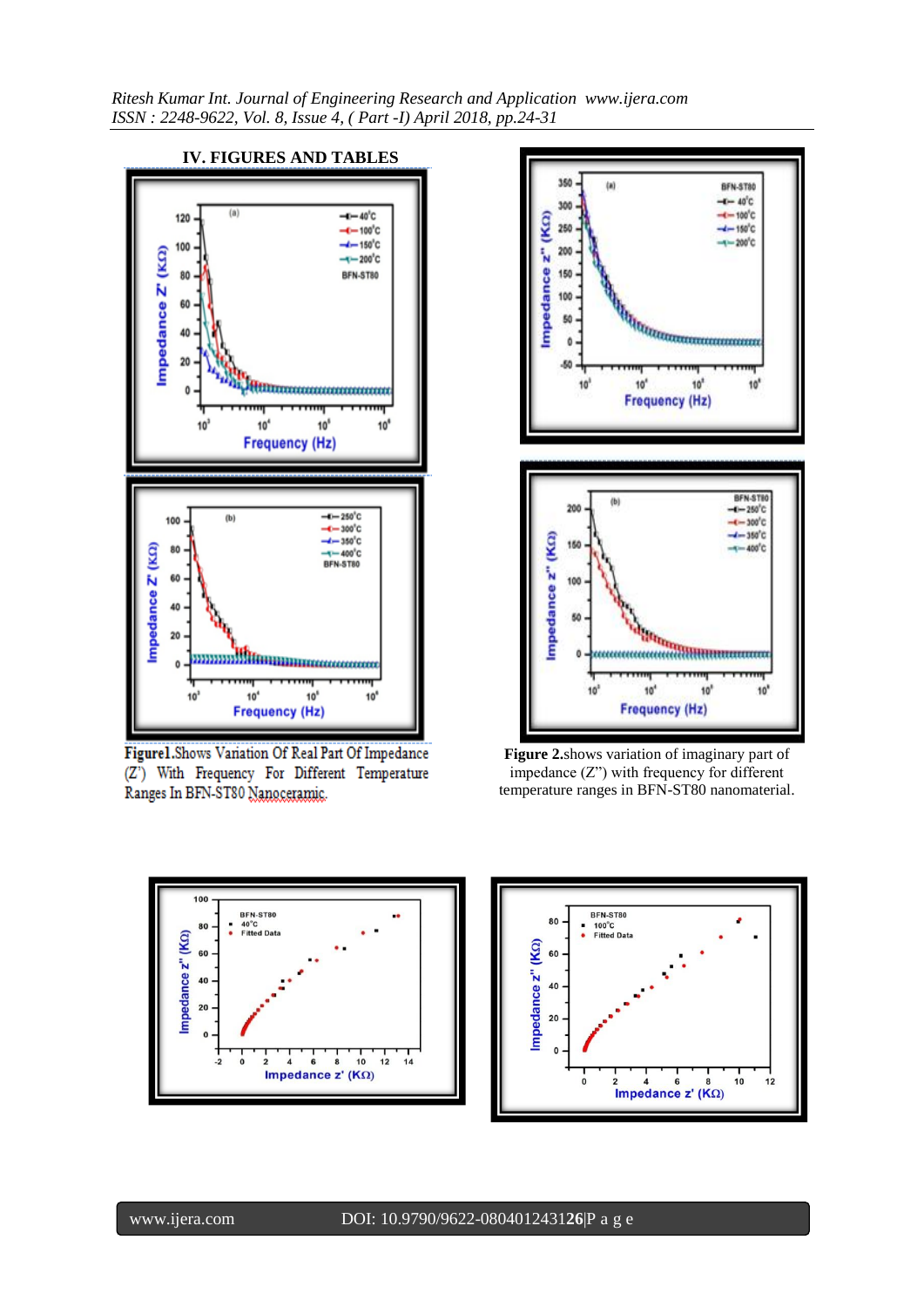*Ritesh Kumar Int. Journal of Engineering Research and Application www.ijera.com ISSN : 2248-9622, Vol. 8, Issue 4, ( Part -I) April 2018, pp.24-31*



**Figure 3.** The NyquistPlots Of BFN-ST80 Nanomaterial at different temperature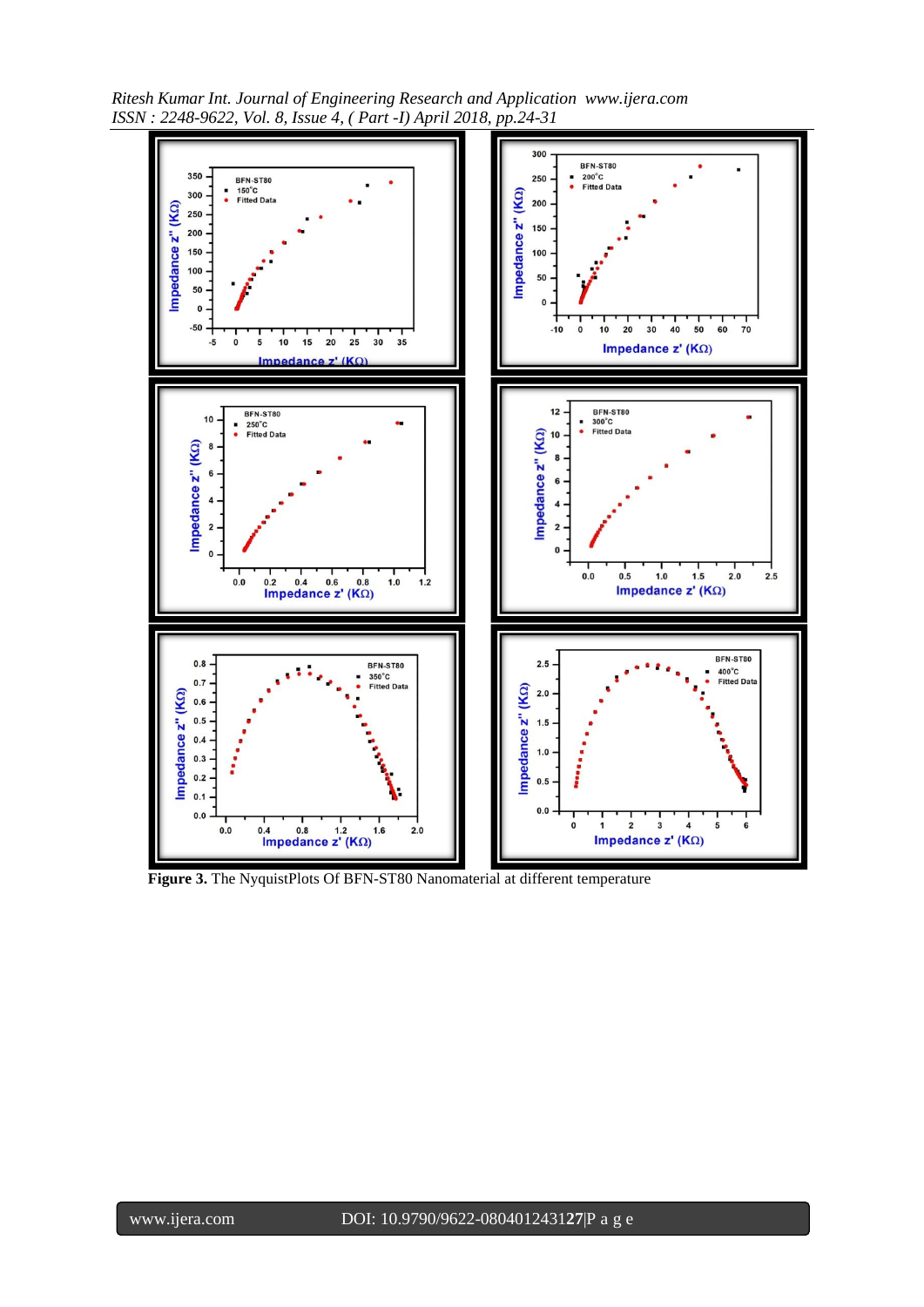



**Figure 4**. The Arrhenius plots of conductivity *(σ)*  versus temperature (1000/T) for grains and grain boundaries with calculated activation energy of BFN-ST80 nanoceramic sample.



**Figure 5.**shows Frequency dependence behavior of Conductivity at different temperatures.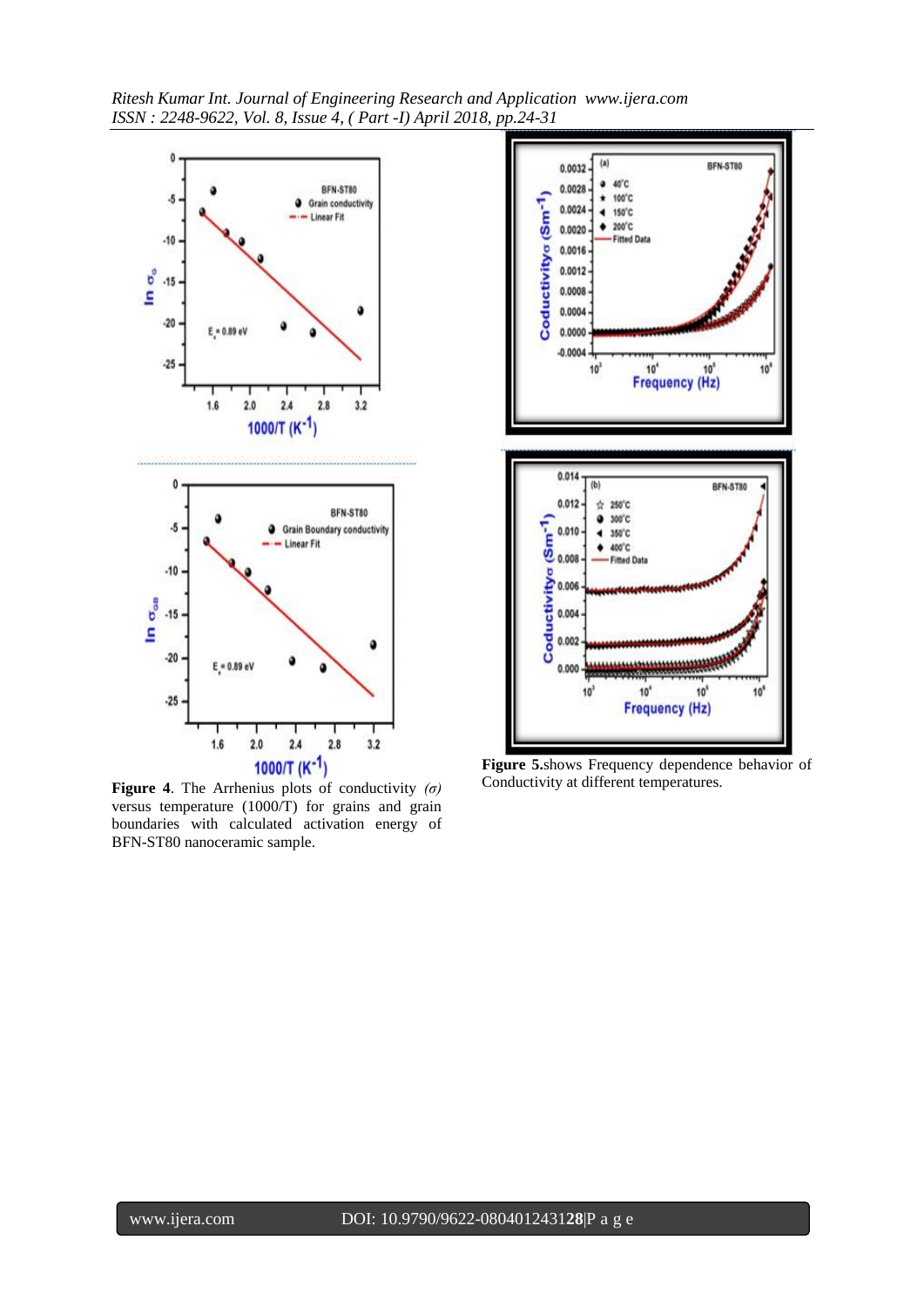

**Figure 6**AC Conductivity Ln( *σ*) Variation with reciprocal Temperature (1000/T) at different frequencies for BFN-ST80 Nanomaterial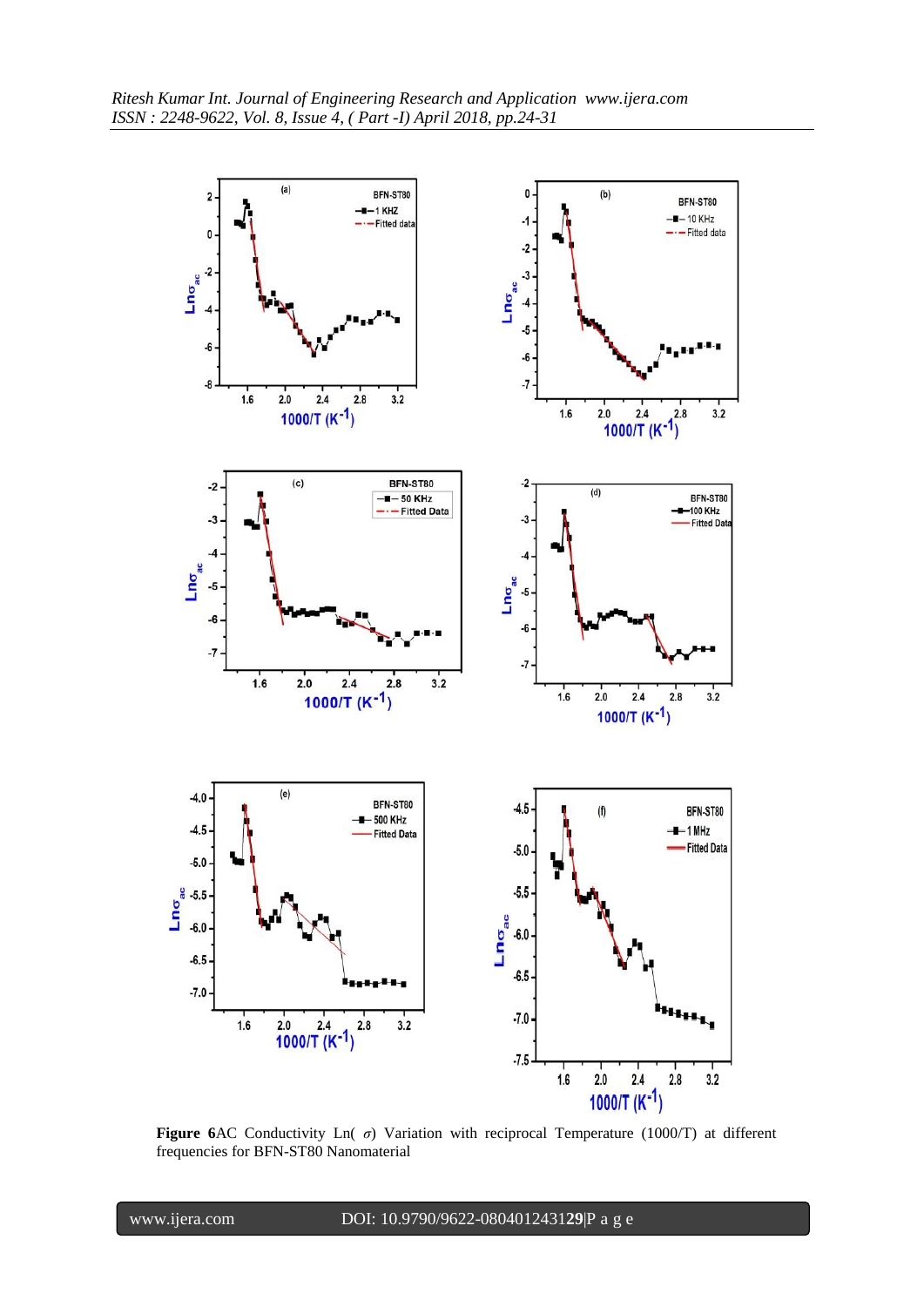*Ritesh Kumar Int. Journal of Engineering Research and Application www.ijera.com ISSN : 2248-9622, Vol. 8, Issue 4, ( Part -I) April 2018, pp.24-31*





Figure 8 shows the activation energy calculated from linear fit of frequency dependent conductivity (Inp) variation with reciprocal temperature (1000/T) for BFN-ST80 nanoceranic



**Table 1** .Parameters Of Grain Capacitance  $(C_g)$ , Grain Resistance  $(R_g)$ , Grain Boundary Resistance  $(R_{gb})$ , And Grain Boundary Capacitance  $(C_{gb})$  With corresponding value of 'n' obtained from the NyquistPlot analysis by considering the electrical equivalent circuits for BFN-ST80 Nanomaterial Sample

| <b>Temper</b><br>-ature | $C_{\rm g}$  | ß.        | $C_{\rm sub}$ | $R_{\rm sh}$ | n      |
|-------------------------|--------------|-----------|---------------|--------------|--------|
| $40^{\circ}$ C          | 4.5<br>Е.    | 7.5E<br>5 | $1.1E-9$      | 4206         | 0.7917 |
| $100^{\circ}$ C         | 2.5E<br>-9   | 1.E4      | 3E-7          | 8.6E1<br>1   | 0.9766 |
| $150^{\circ}$ C         | 5E-<br>10    | 3.6E6     | $1.2E-9$      | 9.9E14       | 0.3426 |
| $200^{\circ}$ C         | 2E9          | 5.6       | 6.3E-19       | 2.6E6        | 0.9516 |
| 250°C                   | 4.7<br>$E-9$ | 26.6      | 5.2E-10       | 3.4E5        | 0.6301 |
| 300°C                   | 1.3<br>E-9   | 20        | 4.2E-10       | 1.1E5        | 0.773  |
| 350°C                   | 1E-<br>9     | 1139      | 8.3E-10       | 709.7        | 0.5438 |
| 400°C                   | 1.9<br>E-9   | 65.7      | 4.5E-10       | 9261         | 0.1052 |

**Table 2.**Different parameters calculated from Universal Dielectric Response (UDR) Law

| <b>Tem</b><br>pera<br>ture<br>CO. | $\sigma_{dc}$ | А        | N       |
|-----------------------------------|---------------|----------|---------|
| 40                                | 1.5E-5        | 1.34E-8  | 0.81773 |
| 100                               | $1.9E-5$      | 9.26E-10 | 1.00738 |
| 150                               | 7E-5          | 9.7E-8   | 0.73385 |
| 200                               | 7E-5          | 1 07E-7  | 0.73802 |
| 250                               | 7E-5          | 8.22E-12 | 144968  |
| 300                               | $1.5E-4$      | 944E-12  | 143726  |
| 350                               | 0.006         | 1.57E-9  | 1.09278 |
| 400                               | 0.002         | 8.93E-11 | 1.26363 |

|                                    |  |  |  |  |  | Table 3. Activation Energy values for higher |  |  |
|------------------------------------|--|--|--|--|--|----------------------------------------------|--|--|
|                                    |  |  |  |  |  | temperature and lower temperature relaxation |  |  |
| regions for BFN-ST80 Nanomaterial. |  |  |  |  |  |                                              |  |  |

| <b>Frequency</b><br>(KHz) | $E_a (eV)$ for<br>High temp.<br>region(T <sub>H</sub> ) | $E_a(eV)$ for<br>Low temp.<br>region(T <sub>L</sub> ) |
|---------------------------|---------------------------------------------------------|-------------------------------------------------------|
|                           | 2.85                                                    | 0.64                                                  |
| 10                        | 2.18                                                    | 0.32                                                  |
| 50                        | 1.64                                                    | 0.12                                                  |
| 100                       | 1.48                                                    | 0.42                                                  |
| 500                       | 0.95                                                    | 0.12                                                  |
| 1000                      | 0.57                                                    | 0.23                                                  |

## **CONCLUSION**

A Ball milling induced solid-state reaction route synthesis was proposed for the preparation of BFN-ST80 nanomaterial. Pure perovskite phase with cubic symmetry was obtained. Impedance study